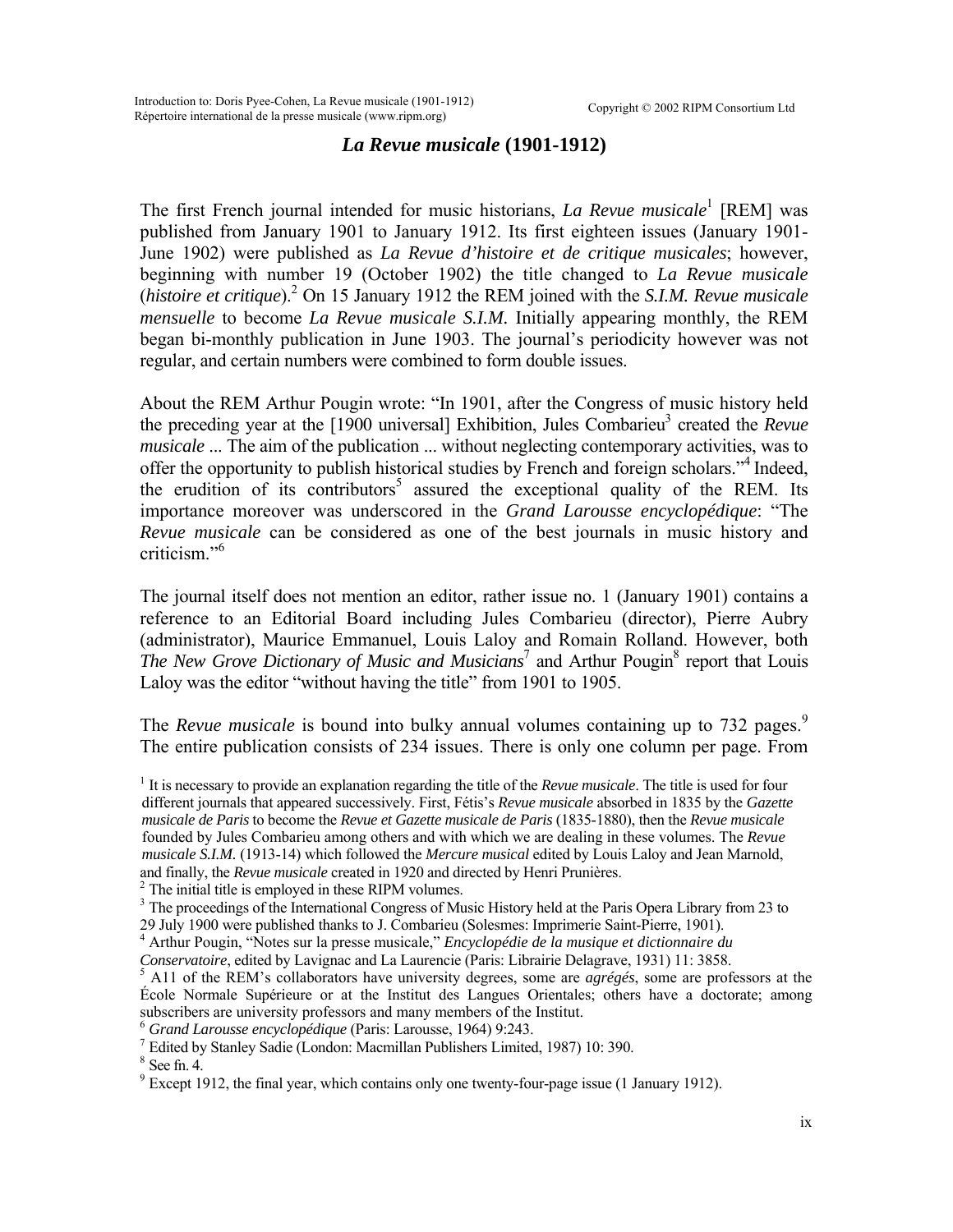January 1901 to September 1903, monthly issues consist of between thirty and fifty pages. From 1 October 1903 on, bi-monthly issues consist of some forty pages. From 1903 until 1911, musical supplements appear at the end of the final yearly issue. Noted in the Catalog, these supplements are of particular interest as the REM "selected only pieces by old or contemporary masters, that the reader would have great difficulty to find because they are unpublished or taken from very expensive orchestral scores or collections.["10](#page-1-0)

The first volume, January 1901, includes a table of contents. Beginning in January 1902, the January issue includes a "table alphabétique" and a "table méthodique." Each issue begins with a summary, the (partial) list of subscribers and contributors.

Sections in the issues do not always appear under the same headers, thus "Bibliographie" becomes either "Publications nouvelles," "Notes bibliographiques" or "Journaux et revues"; similarly, news from the provinces and abroad appears in columns such as "Informations," "Actes officiels-Informations," or "Correspondance." However, the issues do present certain constant features: each begins with several articles treating historical subjects, such as chant, musicians of the Middle Ages and of the seventeenth and eighteenth centuries, the careers of singers, and dance. A section entitled "Musique contemporaine" or "Concerts" follows, offering reviews of Parisian concerts. Treated regularly are those of the Société des Concerts du Conservatoire, the Concerts Colonne, Concerts Lamoureux, Concerts Chevillard, and of the Scola Cantorum as well as performances at the Théâtre national de l'Opéra, Théâtre national de l'Opéra-Comique, Théâtre de l'Odéon, Théâtre du Vaudeville, Théâtre du Châtelet, Théâtre du Châteaud'Eau, etc. In addition to the works of classical composers, performances of works by contemporary composers such as Debussy, Saint-Saëns, Charpentier, Franck, Fauré, Gounod, Dukas, d'Indy, Leroux, Mercier, Hue and Coquard are also reviewed.

The section "Bibliographie" or "Publications nouvelles" contains reviews of recent scholarly publications. These deal with a great diversity of subjects: scores, Solesmes publications, articles published in the *Tribune de Saint-Gervais*,<sup>11</sup> encyclopedias, anthologies; medieval studies, musicological, historical, philological and philosophical issues. "Musique religieuse," a section which only appears in 1901, deals with chant, Byzantine notations, Palestrina's style, Byzantine music and rhymed offices. "Théâtres et concerts" treats Parisian musical life which apart from the above-mentioned concerts and theaters, takes place in various halls: Salle Pleyel, Salle Érard, Salle Æolian, Salle Gaveau and Salle des Agriculteurs. Concerts reviewed include those of the Société Nationale and of the Trompette, chamber music society created in 1903 by Émile Lemoine, a former student of the École Polytechnique.

The REM also published a few special issues including one devoted to Berlioz (number 10,

<span id="page-1-1"></span><span id="page-1-0"></span>

<sup>&</sup>lt;sup>10</sup> *Le Temps*, 28 November 1903.<br><sup>11</sup> This journal of the Schola Cantorum was created in 1895 by Charles Bordes. The *Tribune* dealt specifically with liturgical music, as it had been defined by the Papal orders of 1902: Gregorian chant and vocal polyphony *a capella*.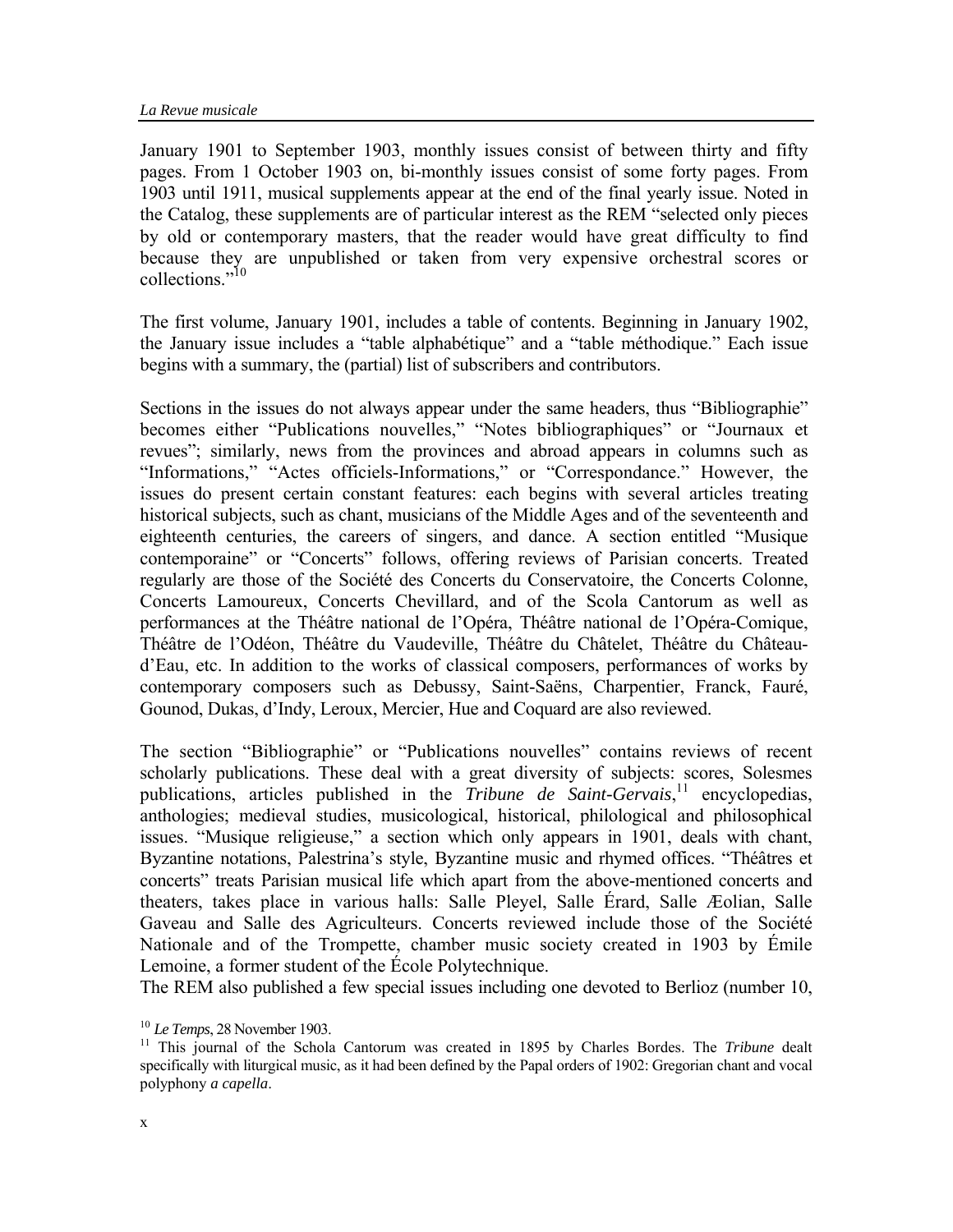15 August 1903). It contains biographical documents, unpublished letters—either written to the composer or written by him—as well as statements by Nicolo Paganini, Camille Saint-Saëns and Richard Wagner offering their opinion of Berlioz. The issue ends with a review of two recent publications dedicated to Berlioz<sup>12</sup> and bibliographical notes.

Moreover, in 1903 and 1904, the REM reproduced numerous letters from Chopin to his family, or letters written to Chopin. Mieczyslaw Karlowiz of the Warsaw Music Society explained in his preface to the publication, that these letters, while long considered lost, were in fact in the hands of Marie Ciechomska, the granddaughter of Chopin's sister, Mrs. Iedrzeïewicz. As Karlowicz explains:

The *in extenso* publication of all of these documents would take up an enormous space, which is why I only give, in full, letters of a real biographical interest: consequently, those by Chopin himself, those by his family, by Georges Sand to Louise Iedreïewicz, by Solange Césinger and her husband to Chopin; letters of the Wodzinzki family and by famous people $13$  to the illustrious master. Of the other letters written to him, letters from pupils [or o](#page-2-1)thers, I only give a summary, as well as a summary of letters by Miss Stirling and Fontana to Mrs. Iedrzeïewicz.<sup>14</sup>

Besides the above-mentioned sections, the REM occasionally published press reviews. For example, reviews of the *première* of César Franck's *Hulda*[15](#page-2-2) in Monte Carlo in March 189[416](#page-2-3) are reproduced in 1901; and those treating the revival of *Thamara* by Bourgault-Ducoudray in April 1906.<sup>17</sup> While Parisian musical activities constitute the essential part of the musical news, the REM also gives scattered news of musical life in provincial cities<sup>18</sup> such as Rouen, Lille, Nancy and Bordeaux. The season of the Monte-Carlo Opera, under the direction of Raoul Gunsbourg<sup>19</sup> is also reviewed in detail beginning in 1904. London musical life is represented through reviews of a few concerts and news from the Covent Garden Theatre.

What precedes highlights the fact that the REM is not only, as the periodicals before it, a journal reviewing concerts and publications, but also a musicological journal. Moreover, as the following citation from *Le Temps* indicates, the musicological aspect of the *Revue* 

<span id="page-2-0"></span><sup>12</sup> *Les Musiciens et la musique* edited by Alphonse Hallays (Paris: 1903) which contains a selection of Berlioz's *feuilletons* published in the *Journal des débats*; and, *Berlioz écrivain* by Paul Morillot (Grenoble: Allier, 1903).

<span id="page-2-1"></span><sup>&</sup>lt;sup>13</sup> Among them one notices besides musical celebrities, the writer Félicité Robert de Lamennais and the painter Eugène Delacroix.<br><sup>14</sup> Mieczslaw Karlowicz, Preface, REM 3, No. 1 (January 1903): 2.

<span id="page-2-3"></span><span id="page-2-2"></span>

<sup>&</sup>lt;sup>15</sup> S., "Promenades et visites musicales: *Hulda* de C. Franck," REM 1, No. 9 (October 1901): 372-74.<br><sup>16</sup> This press review is preceded by a section entitled "Camille Saint-Saëns et l'opinion musicale à l'étranger'' which reproduces the opinions of eleven European scholars on Franck's opera.<br><sup>17</sup> C., "*Thamara*—Une reprise," REM 6, No. 8-9 (15 April-1 May 1906): 195-96.<br><sup>18</sup> In one of the following sections: "Théâtres et

<span id="page-2-4"></span>

<span id="page-2-5"></span><sup>&</sup>quot;Correspondance" or "Publications et exécutions récentes." 19 Raoul Gunsbourg directed the Monte Carlo Opera from 1893 to 1950.

<span id="page-2-6"></span>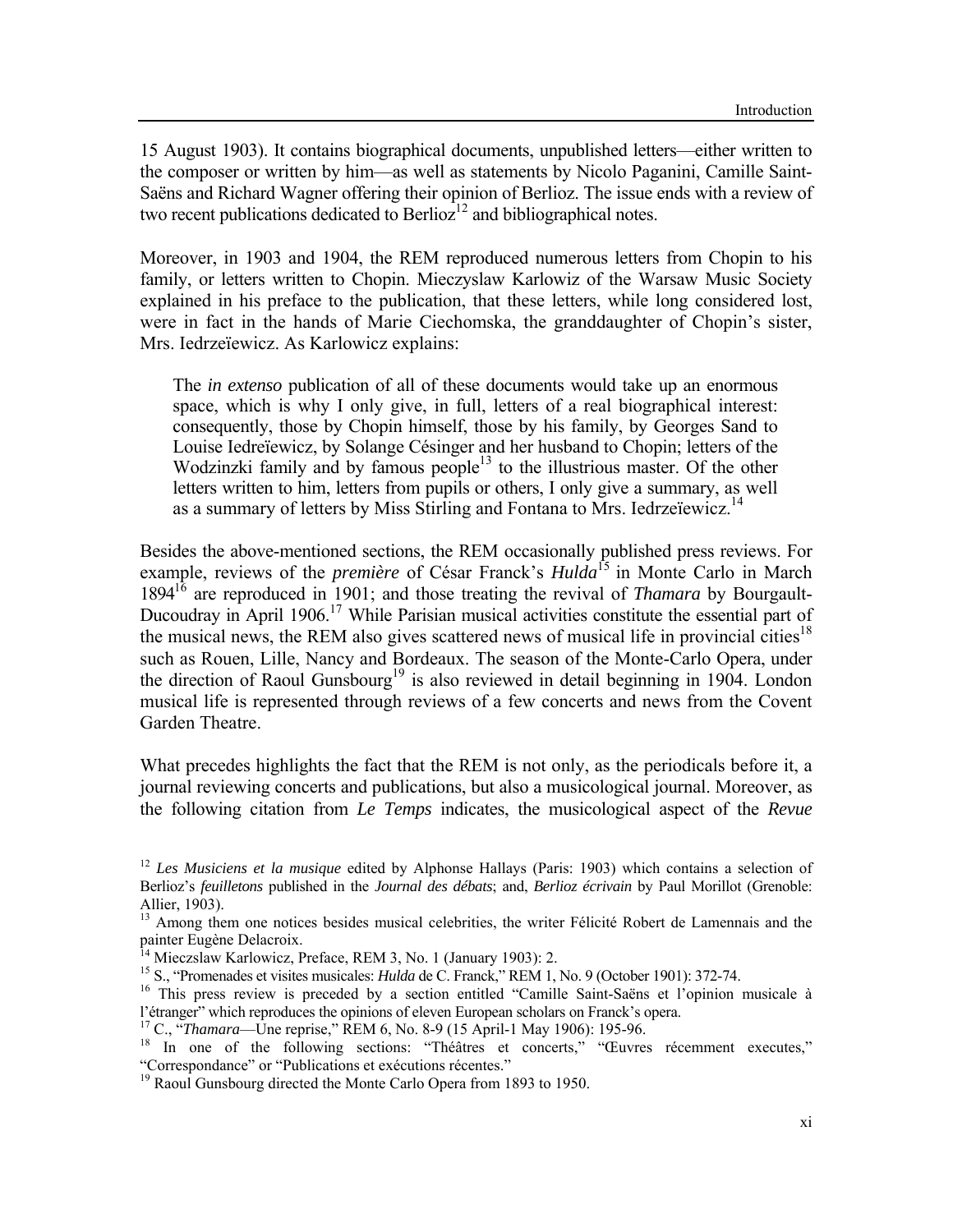*Musicale* corresponds to "a need for musical education in France."<sup>20</sup> The journal's publication of Combarieu's lectures at the Collège de France, Pierre Aubry's columns on medieval music, articles by Louis Laloy are among the first contributions to modern French musicology. The REM also reports on the development of musicology as an academic field, citing, for example, the defenses of doctoral dissertations in musicology. $21$ 

The REM also offers a survey of musical life at the beginning of the twentieth century and mentions talented performing artists of the period including the pianist Marie Jaëll, and, pianist-composers and occasionally conductors, such as Saint-Saëns and Debussy. Among male singers referred to are Jean Vieuille, Maximilien Bouvet, Jean-François Delmas and Charles Rousselière; among the female singers are Mary Garden, Emmy Destin, Marguerite Carré and Félia Litvinne.

The founders of the REM were all prestigious academics. Jules Combarieu (1859-1916) created the journal in 1901 and was a regular contributor to it. Combarieu possessed a solid musical background having studied at the Sorbonne and with Philipp Spitta at Berlin University. In 1893, he defended his thesis on music aesthetics "Les rapports de la musique et de la poésie considérées du point de vue de l'expression." He first taught rhetoric at Lycées Condorcet and Louis-le-Grand, then lectured, from 1904 to 1910, at the prestigious Collège de France. His lectures on music history are reproduced in the REM, and published in 1906 under the title *Éléments de grammaire musicale historique*. In his opening lecture on 19 December 1904, Combarieu began with this statement: "Today for the first time the general history of the musical art is introduced in academic teaching and participates in this illustrious institution with the finest traditional studies."<sup>22</sup> With René Dumesnil, Combarieu published a *Histoire de la musique* in three volumes.<sup>23</sup> His articles in the REM deal with chansons, music and magic, folk music, and, aesthetics and music considered from a sociological point of view. His reviews cover mainly the concerts of the Société des Concerts du Conservatoire and contemporary theoretical works.

Pierre Aubry (1874-1910) became archivist and paleographer at the École Nationale des Chartes; there he defended a thesis on the "Philologie musicale des trouvères" in 1898. Aubry gave a new boost to medieval studies which had been neglected since Edmond de Coussemaker's death in 1876. Aubry's "vast musical knowledge, his familiarity with political, literary, linguistic and iconographical history have conferred universal fame on his publications.["24](#page-3-4) He taught at the Institut Catholique and the École des Hautes Études

<span id="page-3-0"></span> $20$  See fn. 10.

<span id="page-3-1"></span> $^{21}$  In an article published in the 15 September 1903 issue, the REM lists the dissertations presented for the Doctorate in musicology; later issues cite the defense of new dissertations.<br><sup>22</sup> Text in the REM 5, No.1 (1 January 1905): 2-23.

<span id="page-3-3"></span>

<span id="page-3-2"></span><sup>&</sup>lt;sup>22</sup> Text in the REM 5, No.l (1 January 1905): 2-23.<br><sup>23</sup> Volumes 1 and 2 are by Combarieu; volume 3 dealing with "courants et tendances au XIX<sup>e</sup> siècle" is by Combarieu and Dumesnil, while volume 4 on "époque contemporaine" is by Dumesnil. Thereafter Dumesnil published a second reviewed and enlarged edition of the four volumes (Paris: Armand Colin, 1955-61).

<span id="page-3-4"></span><sup>24</sup> Émile Haraszti, "La musicologie" in *Histoire de la musique*, vol. 2, Encyclopédie de la Pléiade (Paris: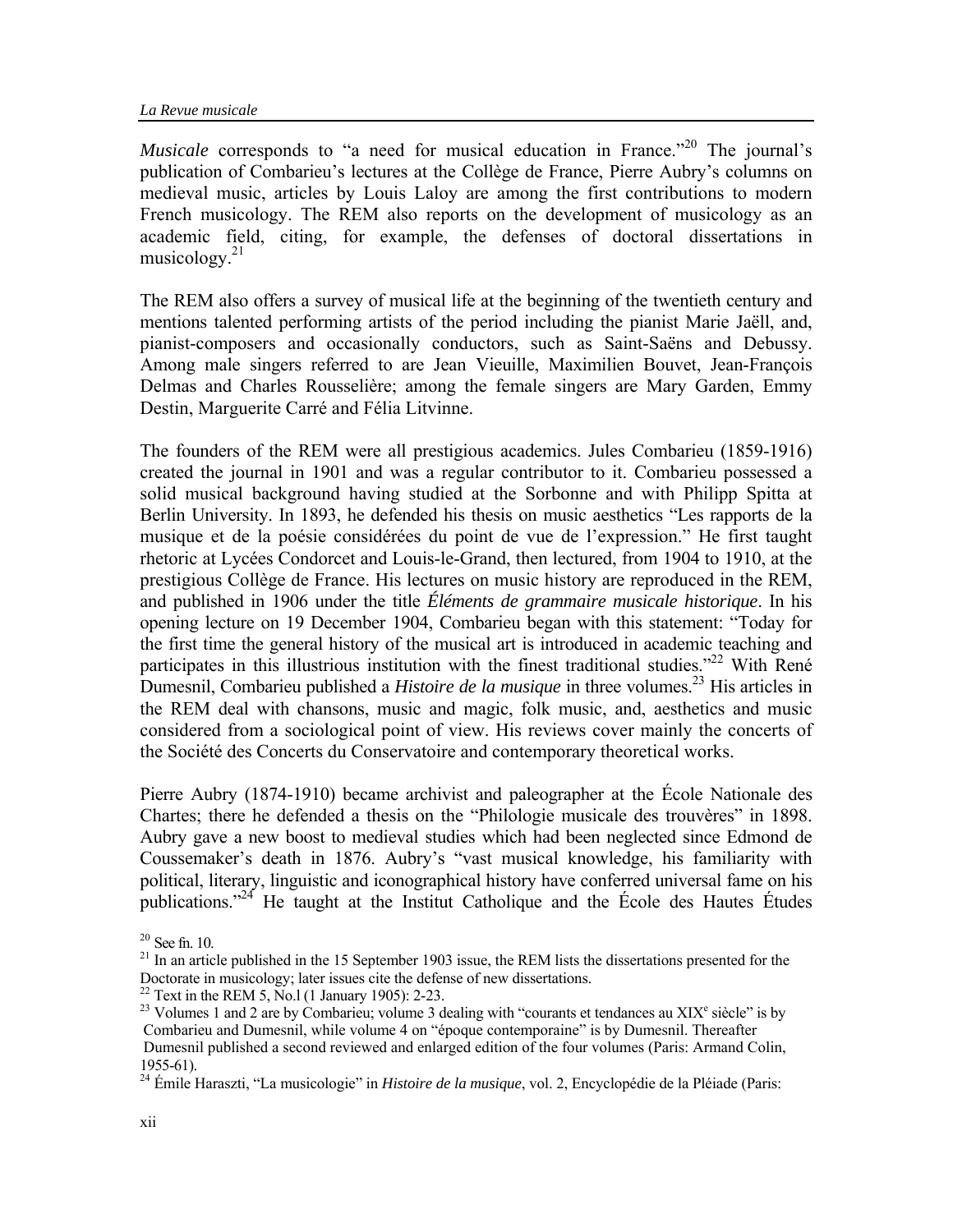Sociales. From 1897 to 1904 he contributed to the *Tribune de Saint-Gervais*, [25](#page-4-0) journal of the Schola Cantorum. He also obtained a diploma in Armenian and undertook a journey through Central Asia after which he published several articles on the Armenian Church<sup>26</sup> and music in Turkestan.<sup>27</sup> In the REM he published articles on medieval music: legends, dance music, trouvère and troubadour music, and folk song. Moreover, he authored or co-authored several books on medieval music history.

Maurice Emmanuel (1862-1938) was both a composer and a music historian. In 1895 he defended his thesis at the Sorbonne. Entitled *Essai sur l'orchestique grecque*, this work was translated into English in 1916. He also published various books including a two volume *Histoire de la langue musicale* (1911), referred to as a "monument of scholarship and masterpiece of clear thinking.["28](#page-4-3) In 1923 with Canon Moissenet, he published *La Polyphonie sacrée*. His compositions include works inspired by the folk music of his native Burgundy "where he instinctively expressed the thought of these humble unknown people to whom we owe these wonders."<sup>29</sup> His name appears among the founders of the REM but he made only one contribution to it: a reply<sup>30</sup> to an open letter Aubry sent him on rhythm in the music of the troubadours.<sup>[31](#page-4-6)</sup>

Louis Laloy (1874-1944) was "an exceptional character, at the same time poet, story teller, historian, philosopher, musicologist, sinologist,  $32$  [and] translator knowing several languages. $133$  While studying with medievalist Joseph Bédier at the École Normale Supérieure, he became interested in Greek music and took classes on the Greek metric system at the École Pratique des Hautes Études. His first scholarly articles appeared in the *Revue de philologie* in 1900 and 1901. Following the advice of Jules Combarieu and Romain Rolland, Laloy undertook research for his doctoral dissertation on "Aritoxène de Tarente, disciple d'Aristote, et la musique de l'Antiquité."[34](#page-4-9) From 1901 to 1905 he published several important studies in the REM: "Une nouvelle école de musique, le cours de M. Vincent d'Indy,"<sup>35</sup> "Exercices d'analyse" (on *Pelléas et Mélisande* by Debussy)<sup>[36](#page-4-11)</sup> and

 $\overline{a}$ 

<span id="page-4-8"></span><sup>33</sup> Christian Goubault, *La Critique musicale dans la presse française de 1870 à 1915* (Paris-Genève: Éditions Slatkine, 1984): 106.

Gallimard, 1963): 1582.

<span id="page-4-0"></span> $25$  See fn. 11.

<span id="page-4-1"></span><sup>26</sup> Published in the *Tribune de Saint-Gervais* (vii, 1901): 325; (viii, 1902): 23, 72, 110 and 320; (ix, 1903): 163 and 287.

<span id="page-4-2"></span><sup>27 &</sup>quot;Au Turkestan: notes sur quelques habitudes musicales chez les Tadjiiks et les Sartes," *Bulletin de la Société Internationale de musicologie* I (1905): 97.<br><sup>28</sup> Combarieu et Dumesnil, op. cit., 4: 233.<br><sup>29</sup> Charles Kœchlin: "Maurice Emmanuel et la musique modale." *La Revue musicale* 206 (1947): 51-69.

<span id="page-4-3"></span>

<span id="page-4-4"></span>

<span id="page-4-5"></span><sup>&</sup>lt;sup>30</sup> "Trouvères et troubadours" co-signed by Marcel Dieulafoy, L. Laloy, Ch. Malherbe, Joseph Bédier and J. Chantavoine, REM 10, No.12 (15 June 1910): 317-18.

<span id="page-4-6"></span>Chantavoine, REM 10, No.12 (15 June 1910): 317-18. 31 Pierre Aubry, "Lettre ouverte à M. Maurice Emmanuel sur la rythmique musicale des trouvères," REM 10, No. 10 (15 May 1910): 261-70.<br>
<sup>32</sup> With Han Jou-Kia, Laloy wrote *Musique chinoise* (Paris: Laurens, 1912).

<span id="page-4-7"></span>

<span id="page-4-9"></span>

 $34$  The defense took place at the Sorbonne in December 1904.<br> $35$  REM 1, No. 10 (November 1901): 393-98.

<span id="page-4-11"></span><span id="page-4-10"></span><sup>36</sup> REM 2, No. 11 (November 1902): 471-73.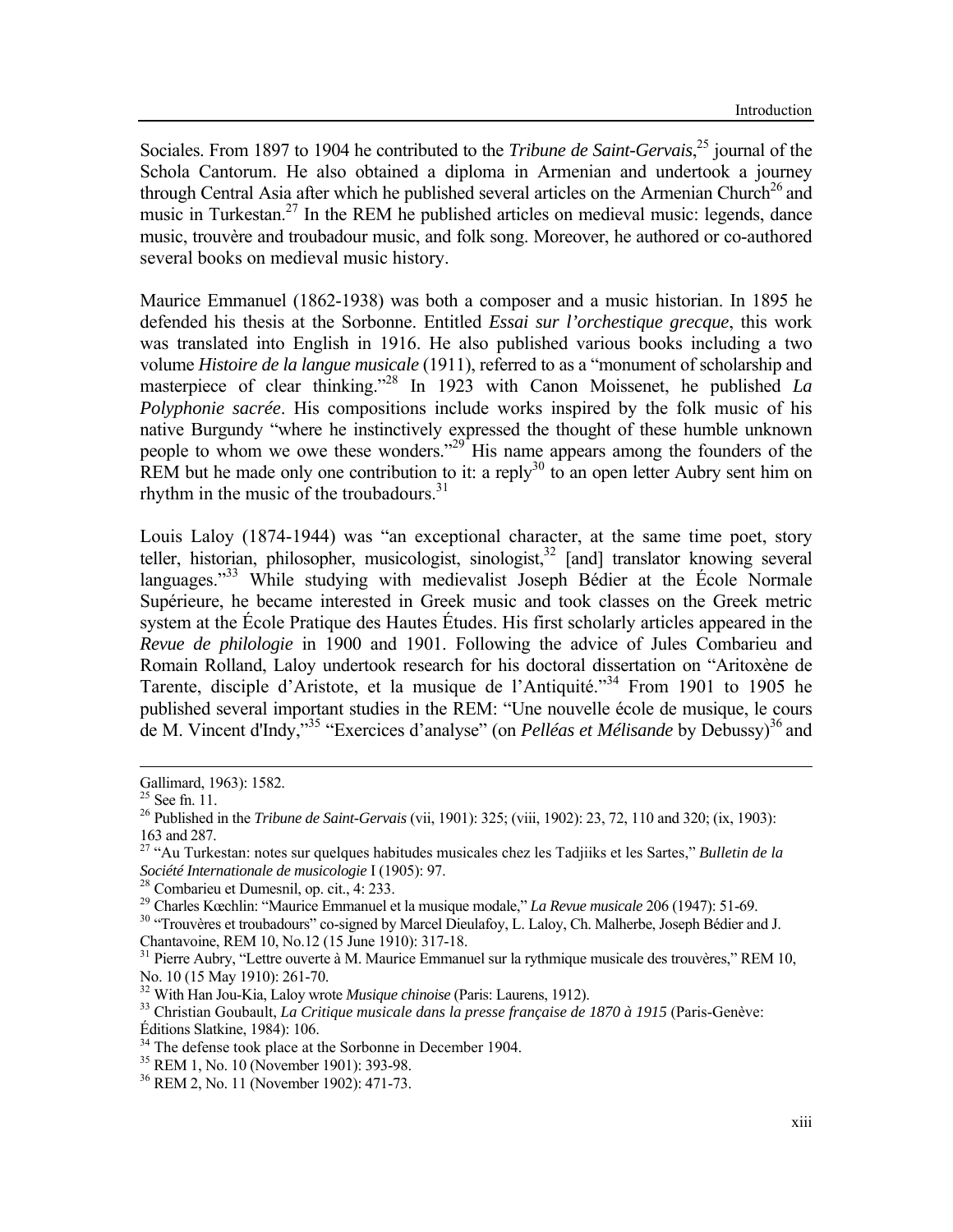"Claude Debussy et la simplicité en musique."[37](#page-5-0) His other contributions to the REM include long articles on the harmonic genre in Greek music,  $38$  on French song,  $39$  as well as concert reviews of the Concerts Lamoureux, Concerts Chevillard and Concerts Colonne. His contributions to the REM ceased in 1905 when he created *Le Mercure musical* with Jean Marnold.[40](#page-5-3) Music critic for the *Grande Revue*, the *Gazette des beauxarts* and the *Revue des deux mondes*, Laloy taught music history from 1906 to 1907 at the Sorbonne, and later at the Paris Conservatory from 1936 to 1941.

Co-founder of the REM, Romain Rolland (1866-1944) defended his thesis in 1895 at the Sorbonne on "Les origines du théâtre lyrique moderne: l'histoire de l'opéra en Europe avant Lully et Scarlatti." Hailed by the Académie Française, the thesis was awarded the Kastner-Boursault Prize. In 1895 Rolland taught a course on art history at the École Normale Supérieure, then, from 1902 to 1911, directed the newly created Music School at the École des Hautes Études Sociales. He also held the first chair in musicology at the Sorbonne in 1903. Among his writings on music is a biography of Beethoven.<sup>41</sup> In 1915, he received the Nobel Prize for his *roman fleuve*, *Jean-Christophe*. His music columns for the *Revue de Paris*<sup>[42](#page-5-5)</sup> are collected in *Musiciens d'aujourd'hui*.<sup>43</sup> His contributions to the REM are quite regular from 1903 to 1906; they include articles on the history of music, and particularly, on Italian music from the sixteenth to the eighteenth century, and reviews of books and concerts, including those of the Concerts Lamoureux and Concerts Colonne. His writings for the REM were published as *Musiciens d'autrefois*. [44](#page-5-7)

In addition to the above-mentioned founders, the REM had numerous collaborators. Only the most important are discussed below.

Henri Quittard (1864-1919), a student of César Franck, received a diploma from the École des Langues Orientales. Quittard's work focused on music of the sixteenth and seventeeth centuries. Music critic for *Le Matin* and *Le Figaro*, he also wrote for *La Tribune de Saint-Gervais*. He contributed several articles to the REM on subjects such as Rameau's youth, François Couperin, Nicolas Formé, G. Bouzinac, chansons written in tablature, and Marc-Antoine Charpentier.

Louis Schneider (1861-1935) was music and theater critic for several journals including *La Paix*, *Le Gaulois*, the *New York Herald* and *La Revue de France*. Signing with the initial S., he wrote over eighty concert reviews for the REM. Moreover, he wrote books on

<span id="page-5-0"></span><sup>37</sup> REM 4, No. 4 (15 February 1904): 106-11.

<span id="page-5-1"></span><sup>&</sup>lt;sup>38</sup> REM 1, No. 2 (February 1901):  $33-45$ ; 1, No. 3 (March 1901): 90-94.<br><sup>39</sup> REM 1, No. 1 (January 1901): 5-9; 1, No. 5 (May 1901): 177-95.

<span id="page-5-2"></span>

<span id="page-5-3"></span><sup>&</sup>lt;sup>40</sup> Anagram of Morland. Jean Marnold was also a music critic for the *Courrier musical* from 1901 to 1903 and for the *Mercure de France* from 1902 to 1914.

<span id="page-5-4"></span><sup>&</sup>lt;sup>41</sup> Published in 1903 by Charles Péguy in the *Cahiers de la quinzaine*. <sup>42</sup> To which he collaborated from 1895.

<span id="page-5-5"></span>

<span id="page-5-6"></span><sup>&</sup>lt;sup>43</sup> Published by Hachette in 1908.

<span id="page-5-7"></span><sup>&</sup>lt;sup>44</sup> Also published by Hachette in 1908.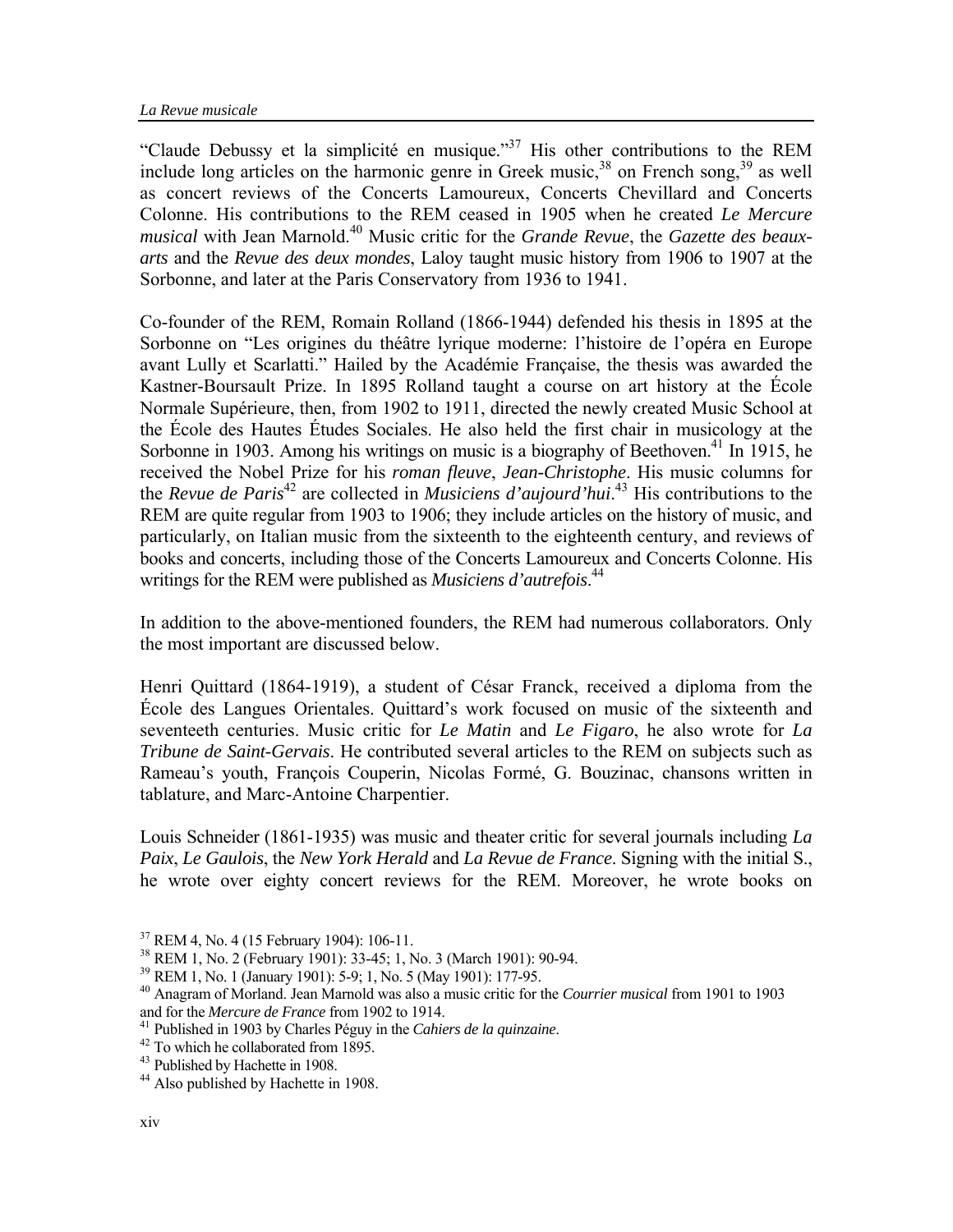Massenet,<sup>45</sup> Offenbach,<sup>46</sup> and Monteverdi.<sup>47</sup> The latter was awarded a prize by the Académie des Beaux-Arts.

Lucien Augé de Lassus (1846-1914) wrote several volumes, including a critical biography of Boieldieu,<sup>48</sup> books on performances in Antiquity,<sup>49</sup> on *La Trompette*, a chamber music society,<sup>50</sup> and on compositions on *les tombeaux* in music.<sup>51</sup> He wrote for the REM from 1904 to 1910 and dealt with sacred and church music, the careers of singers such as Célestine Galli-Marié and Victor Capoul. He also had an interest in contemporary composers including Georges Pfeiffer and Louis Bourgault-Ducoudray.

Émile Dacier (1876-1952), archivist and paleographer, assistant librarian at the Bibliothèque Nationale was interested in the arts in general: dance,  $52$  etching,  $53$  and music;<sup>54</sup> for the REM he wrote musicological articles on seventeenth-century subjects, and, from 1907 on, several reviews of ballets and concerts as well as the season in Monaco. Julien Tiersot (1857-1936), a music historian and composer, was particularly interested in folk music, as his REM articles on music in the Périgord indicate. He also wrote concert reviews.

Michel Brenet  $(1858-1918)^{55}$  occupied a place of choice among French musicologists. His scholarship, his broad fields of interest, led him to publish works on, among others, Ockeghem, Goudimel, Palestrina, Sébastien de Brossard, Grétry and Berlioz. In the REM Brenet contributed reviews of concerts and publications, articles on musical *tombeaux*, French music of the fifteen and eighteenth centuries, and lute manuscripts.

Henri Hantich wrote several works on Czech music, language and arts.<sup>56</sup> His articles for the REM focus on Czech composers: Smetana, Dvořák, Fibich, Suk and Förster. Charles Malherbe (1853-1911), an archivist at the Paris Opera Library,  $5^7$  wrote several books with

<span id="page-6-10"></span>55 Pseudonym of Marie Bobillier.

<span id="page-6-0"></span>

<span id="page-6-2"></span><span id="page-6-1"></span>

<sup>&</sup>lt;sup>45</sup> Massenet, l'homme, le musicien; illustrations et documents inédits (Paris: L. Carteret, 1908).<br><sup>46</sup> Les Maîtres de l'opérette française: Offenbach (Paris: Librairie académique Perrin, 1923).<br><sup>47</sup> Un précurseur de la m l'homme et son temps, le musicien (Paris: Perrin et C<sup>ie</sup>, 1921).<br><sup>48</sup> Boieldieu (Paris: Laurens, 1911).<br><sup>49</sup> Les Spectacles antiques (Paris, Hachette et C<sup>ie</sup>, 1888).<br><sup>50</sup> La Trompette, un demi siècle de musique de chamb

<span id="page-6-3"></span>

<span id="page-6-4"></span>

<span id="page-6-5"></span>

<span id="page-6-6"></span>

<span id="page-6-7"></span>Nourrit et C<sup>ie</sup>, 1909).<br><sup>53</sup> Gabriel de Saint-Aubin, peintre, dessinateur et graveur, 1724-1780 (Paris: G. van Oest, 1929).<br><sup>54</sup> La Musique française du Moyen-Âge à la Révolution, catalog by Amédée Gastoué, Abbé V. Leroqu

<span id="page-6-8"></span>

<span id="page-6-9"></span>André Pirro, Henri Expert, Henri Prunières and published by Émile Dacier (Paris: Éditions des bibliothèques nationales de France, 1934).

<span id="page-6-11"></span><sup>56</sup> *La Musique tchèque* (Paris: Nilsson, n.d.) with a preface by Combarieu. Hantich also wrote an historical note on the Czech language—excerpts from "La Bohême depuis la Montagne Blanche"—in Ernest Denis's book, *La Renaissance tchèque* (Prague: F. Topic, 1903). 57 He was first Charles Nuitter's assistant, then succeeded him in 1899.

<span id="page-6-12"></span>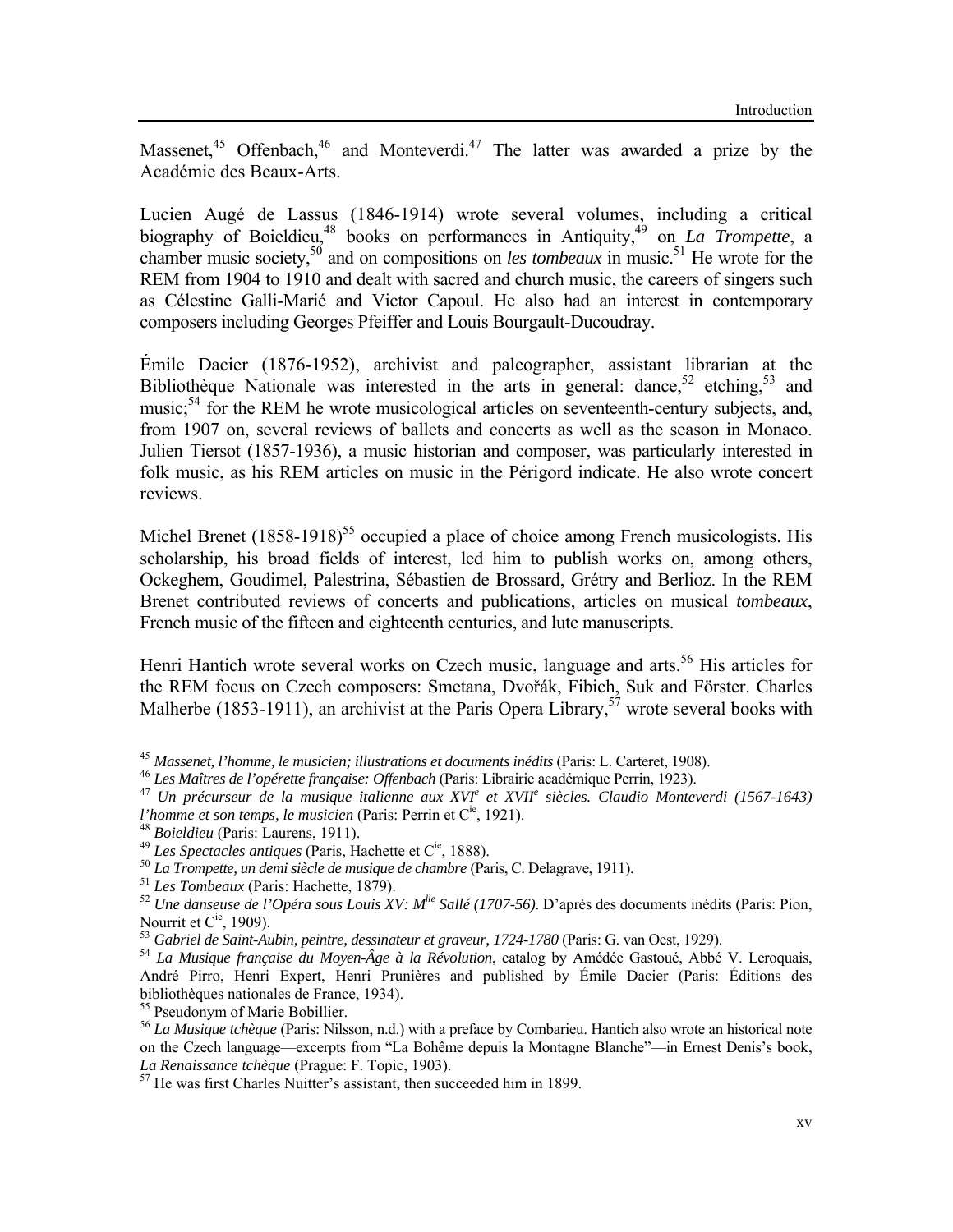A. Soubiès.<sup>58</sup> He published an article in the REM on Algarotti, Gluck's forerunner as well as several articles on the archives and library of the Paris Opera and a few concert reviews.

Among collaborators whose contributions were sporadic, is Jacques Gabriel Prod'homme  $(1871-1956)$ , one of the leading musicologists of his generation.<sup>59</sup> He studied music history and philology at the École pratique des Hautes Études. In 1902 he created the French section of the International Musical Society, and, in 1917, was, with La Laurencie, a founder of the French Musicological Society. Curator of the Paris Opera Library and Museum, he also became Curator of the Paris Conservatoire Library. He wrote many biographies of composers, including Gluck, Gossec, Paganini, Liszt and Berlioz. Prod'homme began contributing to the REM in 1909. His lengthy articles deal with the Esterhazy Princes $60$  and Charles Gounod's ancestors.<sup>[61](#page-7-3)</sup>

One also notes the collaborations of the polyglot Michel-Dimitri Calvacoressi (1877-1944) on Russian music; of Jean Chantavoine (1877-1952) on Beethoven, and of Henri Expert (1863-1952) on the French Renaissance. A few composers also wrote for the REM, among them Lucien Chevaillier, Louis-Albert Bourgault-Ducoudray  $(1840-1910)$ , <sup>[62](#page-7-4)</sup> Gabriel Fauré, Vincent d'Indy and Camille Saint-Saëns.

Even though they were not regular contributors to the REM, some authors distinguish themselves by their exceptional area of specialization; among these are Hartwig Derenbourg, Vicar Xavier Maurice Collangettes, Raoul Yekta, Jean-Baptiste Thibault and Peter Wagner (1865-1931).

Hartwig Derenbourg was an eminent Arabist. Member of the Institut and author of several volumes on the Arabic language—including *Chrestomathie élémentaire de la langue arabe*<sup>63</sup>—and on the Arabic manuscripts in the Escorial<sup>64</sup> at the Madrid National Library<sup>65</sup> and in the Schefer collection at the Bibliothèque Nationale.<sup>66</sup> His articles for the REM deal with the whirling dervishes and Arabic music.

Both mathematician and acoustician, Xavier-Maurice Collangettes was an authority on Arabic musical theory. In 1905 and 1906, he wrote articles on Arabic music and magic, and, on religious ceremonies and music for the REM. He attended the Conference on Arabic

<span id="page-7-0"></span><sup>58</sup> Among which are *L'Œuvre dramatique de Richard Wagner* (Paris, 1886); *Précis de l'histoire de l'Opéra-Comique* (Paris, 1887); *Mélanges sur Richard Wagner* (Paris, 1892) et *Histoire de l'Opéra-Comique: la*  seconde Salle Favart (Paris, 1895-1924).<br><sup>59</sup> New Grove Dictionary, op. cit., 15:282.<br><sup>60</sup> REM 10, No. 11 (1 June 1910): 274-94.<br><sup>61</sup> REM 10, No. 17-18 (1-15 September 1910): 402-19; 10, No. 19 (1 October 1910): 443-55.<br><sup></sup>

<span id="page-7-1"></span>

<span id="page-7-2"></span>

<span id="page-7-3"></span>

<span id="page-7-4"></span>Lemoine et fils, 1885).

<span id="page-7-5"></span><sup>63</sup> Paris: E. Leroux, 1885. Revised and expanded edition, 1892.

<span id="page-7-6"></span><sup>64</sup> Paris: (Paul Guethner) Orientalist bookstore, 1941.

<span id="page-7-7"></span><sup>65</sup> Paris: (G. Maurin) Oriental printer, 1904.

<span id="page-7-8"></span><sup>66</sup> Paris: Imprimerie nationale, 1901.